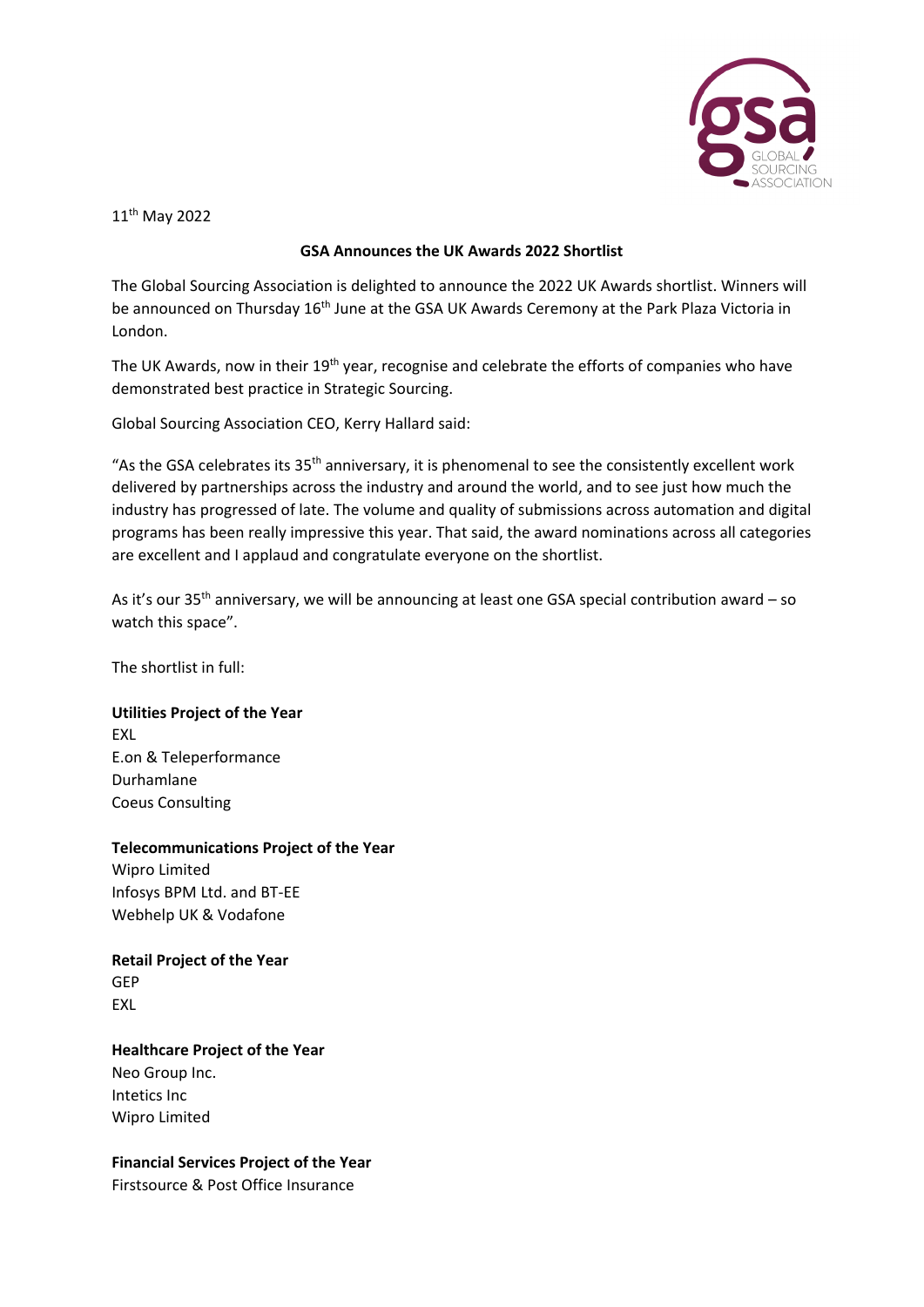Infomate (Pvt) Ltd. WNS Global Services Private Limited Diligenta (a subsidiary of Tata Consultancy Services)

## **Public Sector Project of the Year**

NHS Shared Business Services and Medway NHS Foundation Trust The Royal Free London NHS Foundation Trust

## **International Project of the Year**

Coeus Consulting Neo Group Inc **TestingXperts** Infosys BPM Ltd. and Telefonica UK Ltd.

## **Business Services Project of the Year**

Future Processing Infosys BPM Ltd. E.on & Teleperformance WNS Global Services Private Limited Firstsource & Post Office Insurance

# **Technology Enabled Project of the Year**

GEP **TestingXperts** NHS Shared Business Services and Medway NHS Foundation Trust WNS Global Services Private Limited Wipro Limited

## **Automation Project of the Year**

Sitel Group & Royal Mail Group The Royal Free London NHS Foundation Trust **TestingXperts** Wipro Limited WNS Global Services Private Limited

## **Digital Project of the Year**

Intetics Inc GEP Coeus Consulting EXL

## **Transformation Project of the Year**

Infosys BPM Ltd. and Orange Business Services Wipro Limited Diligenta (a subsidiary of Tata Consultancy Services) EXL

## **Excellence in Partnership Collaboration**

Durhamlane E.on & Teleperformance NHS Shared Business Services and Medway NHS Foundation Trust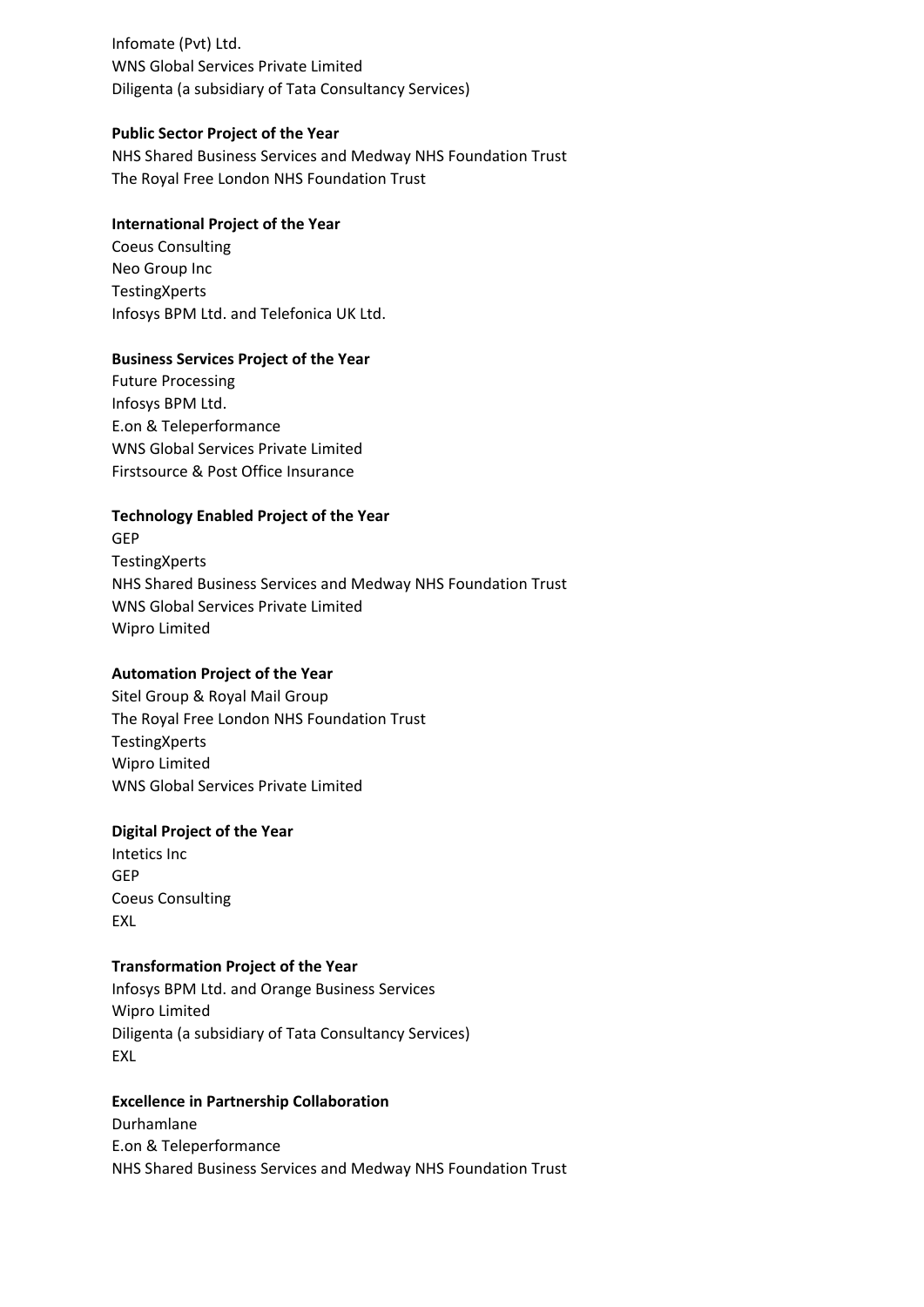#### **Employer of the Year**

Durhamlane Parseq Infomate (Pvt) Ltd. Sysco Labs Sri Lanka

## **Social Programme of the Year**

Infomate (Pvt) Ltd. EXL Webhelp

## **Shared Service Centre of the Year**

NHS Shared Business Services Avient The Royal Free London NHS Foundation Trust

# **Law Firm of the Year**

DLA Piper Ashurst Eversheds Sutherland RPC

# **Advisory Firm of the Year**

KPMG Coeus Consulting Neo Group Inc Peru Consulting

# **Customer Experience Provider of the Year**

Webhelp Diligenta (a subsidiary of Tata Consultancy Services) Teleperformance WNS Global Services Private Limited Firstsource Parseq

# **Service Provider of the Year**

Infosys BPM Ltd. and BT-EE Parseq Diligenta (a subsidiary of Tata Consultancy Services) WNS Global Services Private Limited

## **Enterprise Buyer of the Year**

**Centrica** E.on Phoenix Group

## **Changemaker of the Year**

Intetics Inc UST Durhamlane